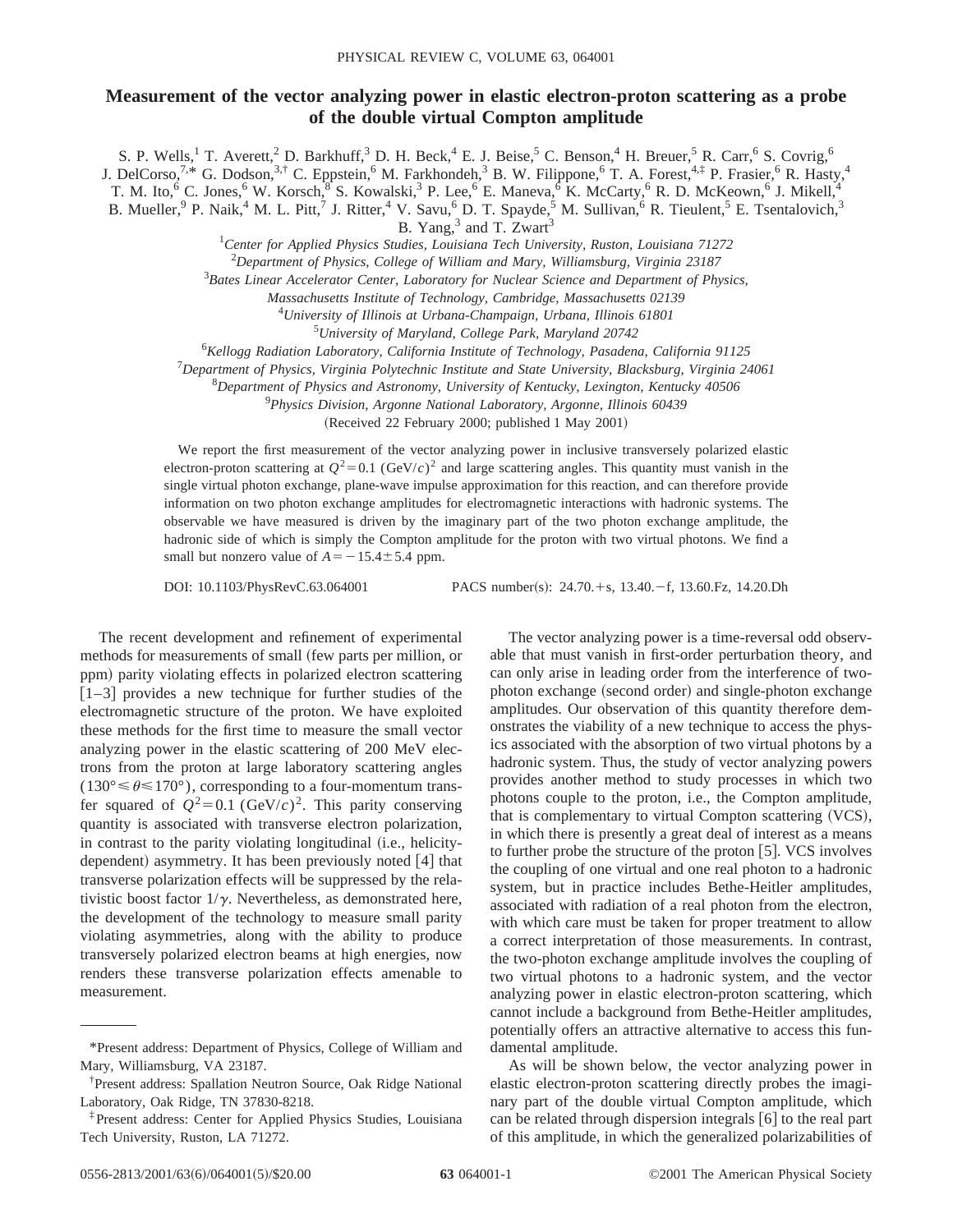

FIG. 1. Coordinate system showing the orientations of the incident and scattered electron wave vectors  $\bf{k}$  and  $\bf{k}'$ , respectively, the unit vector  $\hat{\bf{n}}$ , the transverse polarization vector **P**, and the angles  $\theta$ and  $\phi$ .

the nucleon are contained. It was also noted in  $\lceil 6 \rceil$  that the Compton amplitude has increased sensitivity to the generalized polarizabilities above the pion threshold, and that the dispersion analysis developed allows for an extension of our knowledge of these nucleon structure-dependent quantities. The kinematics of the measurements reported here, i.e., a beam energy of 200 MeV, which is just above the pion threshold, provide for a measurement of the imaginary part of the Compton amplitude above pion threshold, from which an extension of the generalized polarizabilities can be obtained through such a dispersion analysis.

The vector analyzing power in electron-nucleus scattering results in a spin-dependent asymmetry, which can, for example, be generated by the interaction of the electron spin with the magnetic field seen by the electron in its rest frame [7]. This spin dependence in the scattering cross section  $\sigma(\theta)$  can be written as [8,9]

$$
\sigma(\theta) = \sigma_0(\theta) [1 + A_n(\theta) \mathbf{P} \cdot \hat{\mathbf{n}}], \tag{1}
$$

where  $\sigma_0(\theta)$  is the spin-averaged scattering cross section and  $A_n(\theta)$  is the vector analyzing power for the reaction for the electron beam polarization vector  $P$  (which is proportional to the spin vector operator **S**) oriented along the **nˆ** axis. As shown in Fig. 1, the unit vector  $\hat{\bf{n}}$  is normal to the scattering plane, and is defined through  $\hat{\mathbf{n}} \equiv (\mathbf{k} \times \mathbf{k}')/|\mathbf{k}|$  $\times$ **k'**, where **k** and **k'** are wave vectors for the incident and scattered electrons, respectively. The scattering angle  $\theta$  is found through  $\cos \theta = (\mathbf{k} \cdot \mathbf{k}')/|\mathbf{k}||\mathbf{k}'|$ , and, in the Madison convention, is positive for the electron scattering to beam left for  $\hat{\bf{n}}$  along the vertical (as in Fig. 1). The beam polarization **P** can be expressed in terms of the number of beam electrons with spins parallel  $(m_s = +\frac{1}{2})$  and antiparallel  $(m_s = -\frac{1}{2})$  to **nˆ**, so that the measured asymmetry at a given scattering angle  $\epsilon(\theta)$  in the plane to which **n** is normal is defined through

$$
\epsilon(\theta) = \frac{\sigma_{\uparrow}(\theta) - \sigma_{\downarrow}(\theta)}{\sigma_{\uparrow}(\theta) + \sigma_{\downarrow}(\theta)} = A_n(\theta) \langle P_n \rangle, \tag{2}
$$

where  $\sigma_{\uparrow,\downarrow}(\theta)$  is the differential cross section for  $m_s = +\frac{1}{2}$ and  $-\frac{1}{2}$ , respectively. Thus, with knowledge of the magnitude of the incident beam polarization  $\langle P_n \rangle$  along the  $\hat{\bf{n}}$  axis, measurement of  $\epsilon(\theta)$  can yield a determination of the vector



FIG. 2. Expansion of the electron-proton scattering amplitude in terms of Feynman diagrams through second order for one-photon exchange and two-photon exchange amplitudes.

analyzing power  $A_n(\theta)$ , which contains the underlying physics of the electron-proton interaction.

The vector analyzing power  $A_n(\theta)$  for transverse electron beam polarization along the  $\hat{\bf{n}}$  axis is defined in a modelindependent way through

$$
A_n(\theta) = \frac{\operatorname{Tr}\{M(\theta)\Sigma_n M^\dagger(\theta)\}}{\operatorname{Tr}\{M(\theta)M^\dagger(\theta)\}},
$$
(3)

where *M* is the full amplitude for the electron-proton interaction and  $\Sigma_n$  is a covariant spin operator for the incident electron polarized along the **nˆ** axis. A perturbative expansion of the amplitude *M* through second order gives

$$
M = M_B + M_{2y} + \cdots,\tag{4}
$$

where  $M_B$  is the Born amplitude for the exchange of one virtual photon and  $M_{2v}$  is the two-photon exchange amplitude, as shown diagrammatically in Fig. 2. Upon carrying through the spin algebra and traces of Eq.  $(3)$ , and exploiting the fact that  $M_B$  is purely real, one obtains [10]

$$
A_n = \frac{2M_B \text{Im} \{M_{2\gamma}\}}{|M_B|^2} \tag{5}
$$

to leading order. Thus, the vector analyzing power in elastic electron-proton scattering is driven by the imaginary part of the two-photon exchange amplitude, the hadronic side of which is simply the double virtual Compton tensor.

Although here we do not explicitly evaluate the twophoton exchange amplitude, we note that there are calculations  $\lceil 10 \rceil$  of the vector analyzing power in electron proton elastic scattering underway, where the two photon exchange amplitude is expressed as a diagrammatic expansion as shown in Fig. 3. In the first term of this expansion, free proton form factors are used at the photon-proton vertices, and a free proton propagator is assumed in the intermediate proton state. Higher-order terms in this expansion include intermediate state resonances (e.g., the  $\Delta^+$ ) and the creation of intermediate state virtual mesons.

Previous calculations of vector analyzing powers for low energy, spin- $\frac{1}{2}$  probes incident on heavy nuclei have been performed using the original derivation of Mott  $[11]$ , where the energies are low enough to assume that the nucleus is simply a point charge of magnitude *Ze*. The analyzing powers calculated in these cases are much larger than the vector analyzing power for electron-proton scattering considered here, and this is commonly exploited as a means to measure the polarization of low-energy electron beams  $(\sim 100 \text{ keV})$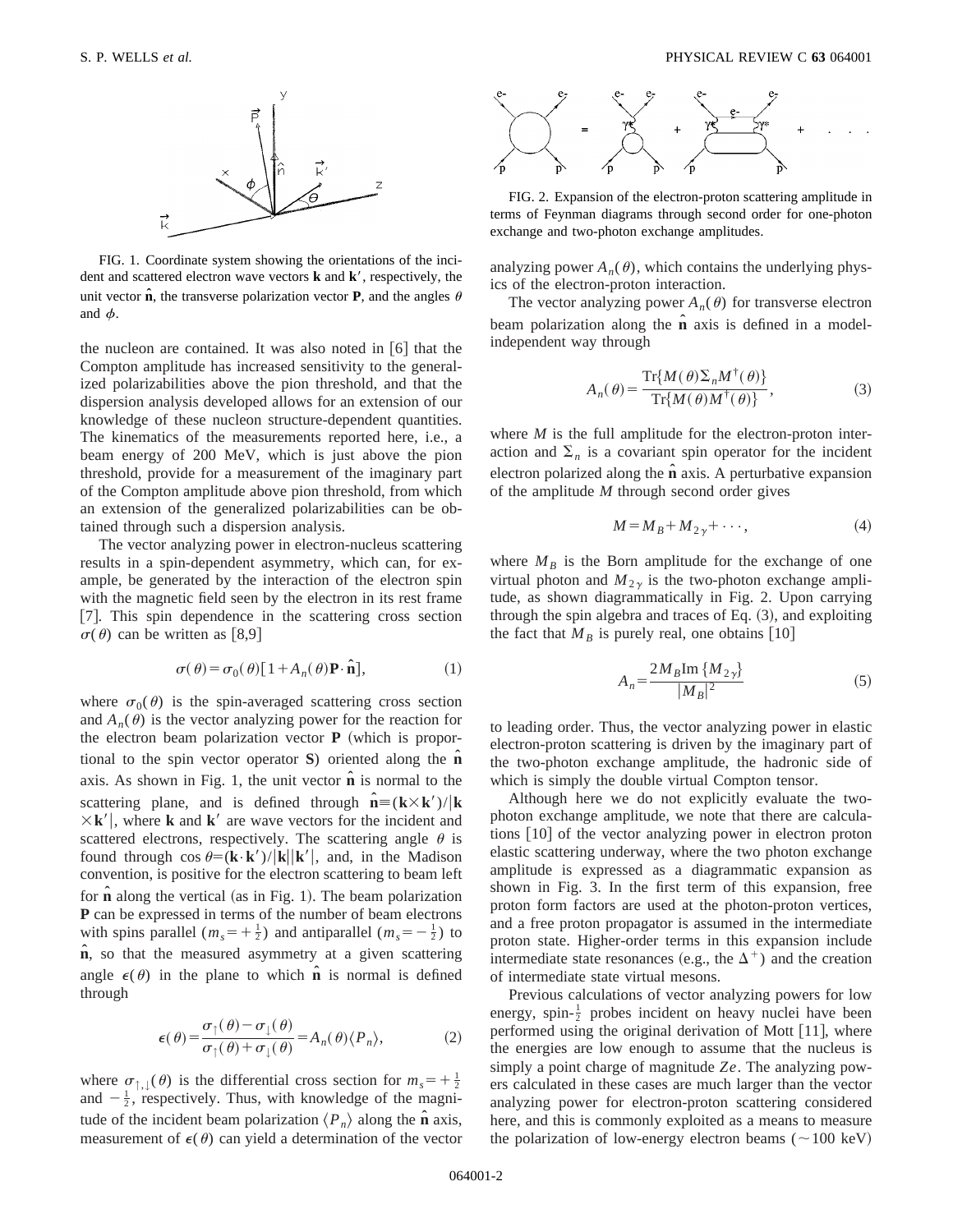

FIG. 3. Diagrammatic expansion of the two-photon exchange amplitude in terms of the number of allowed intermediate states for the hadronic system.

with the use of "Mott" polarimeters [7]. Such measurements, however, are not sensitive to the internal structure or spin of the hadronic system. More recently, some level of nuclear structure has been taken into account in calculations of analyzing powers for high-energy elastic scattering of transversely polarized electrons from heavy spin 0 nuclei at forward electron scattering angles, performed in the eikonal expansion and using finite charge densities for the nuclei [12]. In these calculations, the nonzero analyzing powers were generated through the distortion of the electron waves in the Coulomb potential of the nuclear targets, providing the needed extension beyond single-photon exchange to the distorted-wave impulse approximation. In the SAMPLE kinematics, the electron energy of 200 MeV is much larger than the energies used for Mott polarimetry, the proton target has the smallest possible *Z* so that Coulomb effects are at a minimum, and the electrons are scattered at large angles where magnetic effects are important. These facts, along with the spin- $\frac{1}{2}$  nature of the proton, imply that our measurement of the vector analyzing power will be sensitive to nontrivial structure of the proton not taken into account in these previous theoretical treatments. Presently underway are calculations using the formalism outlined above in terms of the two-photon exchange amplitude as an expansion as shown in Fig. 3. It is these latter calculations to which we will compare our results below.

Using the apparatus for the SAMPLE experiment  $[1,13]$ , a high statistics measurement of the parity violating asymmetry in inclusive elastic  $p(e,e')$  scattering at the MIT/Bates Linear Accelerator Center, we have made measurements of the asymmetry in the elastic scattering of 200 MeV transversely polarized electrons from the proton at backward scattering angles. This represents the first measurement of a vector analyzing power in polarized electron scattering from the proton at this high a momentum transfer. The data we report are the result of an experiment using a 200 MeV polarized electron beam of average current 40  $\mu$ A incident on a 40 cm liquid hydrogen target [14]. The scattered electrons were detected in a large solid angle ( $\sim$ 1.5 sr), axially symmetric air Cerenkov detector consisting of 10 mirrors, each shaped to focus the Cerenkov light onto one of ten shielded photomultiplier tubes. This combination of large solid angle and high luminosity allows measurements of small asymmetries in a relatively short period of time. The data presented here were

acquired in just two days of running under these conditions. Properties of the detector signals and beam have been described in detail in Refs.  $[1,13]$ , along with the method of asymmetry extraction and correction. Thus, here we report only the differences between the experimental running conditions for longitudinally polarized beams as used for parity violation measurements and the transversely polarized beam used for the vector analyzing power measurements. The systematic errors associated with the asymmetries from each of the individual mirrors are the same for these measurements as for those in Refs.  $[1,13]$ , totaling 0.7 ppm, and are negligible compared with the overall statistical error of 5.4 ppm obtained for these measurements.

The polarized laser light used on the bulk GaAs source crystal produces electron beams with longitudinal polarization, consequently significant spin manipulation was required to orient the beam polarization transversely. This was achieved with a Wien filter, which contains electric and magnetic fields oriented perpendicular to each other and to the beam direction, and a set of beam solenoids. The Wien filter was positioned immediately downstream of the source anode, and was used to precess the electron spin away from the beam direction ( $\sim$ 90° for these measurements). The beam solenoids were positioned near the first accelerating cavity in the beam line, and precessed the resulting transverse components of the beam polarization. The combination of these beam line elements allowed the polarization direction to be chosen arbitrarily, and each element was calibrated such that the polarization direction is determined to  $\pm 2^{\circ}$  [15].

For the measurements reported here, two orthogonal transverse beam polarizations were used during two running periods: one with the polarization directed to beam right (which we denote  $\Phi=0$ ) and one with the polarization pointing up  $(\Phi = 90)$ . The magnitude of the beam polarization was measured with a Moller apparatus positioned on the beam line, and averaged  $36.3 \pm 1.8$ % during these measurements. Finally, to minimize false asymmetries and test for systematic errors, the electron beam polarization was manually reversed relative to all electronic signals, for both  $\Phi$  $=0$  and  $\Phi$ =90 running, with the insertion of a  $\lambda/2$  plate in the laser beam. Thus, four separate sets of measurements were made:  $\Phi = 0$ ,  $\lambda/2$  IN and OUT; and  $\Phi = 90$ ,  $\lambda/2$  IN and OUT.

The elastic scattering transverse asymmetry was determined for each of the ten individual mirrors in each running configuration after correction for all effects, including beam polarization, background dilution, and radiative effects, as described in Refs.  $[1,13]$ . Although the geometry of this detector allowed for combining the asymmetries from individual mirrors positioned on opposite sides of the incident beam  $\lceil \text{via Eq.} \rceil$  (2) and imposing the rotational invariance criterion  $A(\theta) = -A(-\theta)$  [9]], we chose an alternative form of analysis wherein the full statistical information contained in the data set could be used to extract the vector analyzing power. Because the individual mirrors were positioned at varying azimuthal angles  $\phi$  relative to the polarization direction (see Fig. 1), the asymmetries measured in the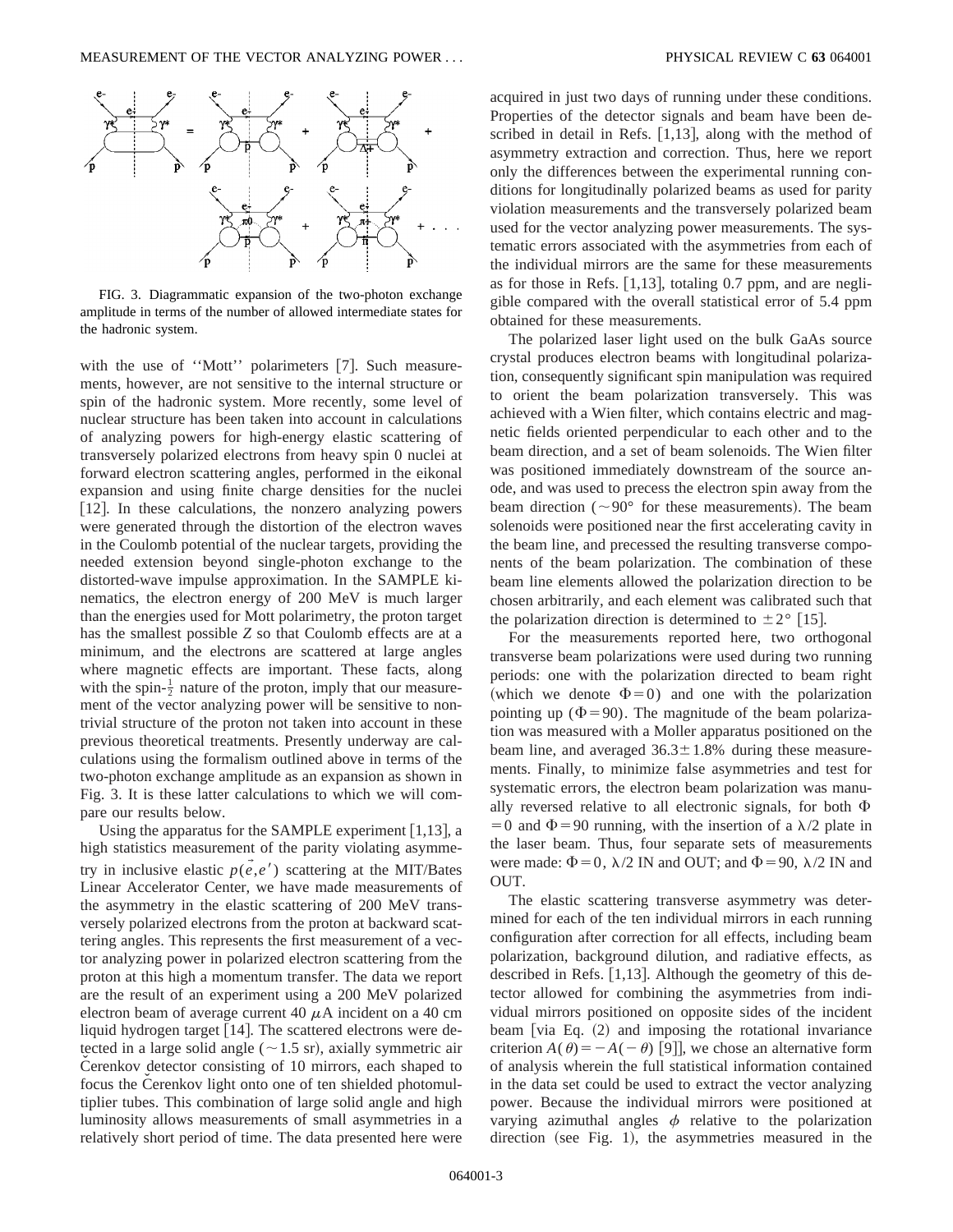TABLE I. Polar  $(\theta)$  and azimuthal  $(\phi)$  angles of each individual mirror within the SAMPLE detector.

| Mirror         | $\theta$ (deg) | $\phi$ (deg) |  |
|----------------|----------------|--------------|--|
| 1              | 146            | 135          |  |
| 2              | 154            | 90           |  |
| 3              | 146            | 45           |  |
| $\overline{4}$ | 138            | 180          |  |
| 5              | 161            | 180          |  |
| 6              | 161            | $\theta$     |  |
| 7              | 138            | $\Omega$     |  |
| 8              | 146            | 225          |  |
| 9              | 154            | 270          |  |
| 10             | 146            | 315          |  |

mirrors should follow a sinusoidal dependence in this angle. The sinusoidal dependence in the azimuthal angle  $\phi$  is seen by rewriting Eq.  $(2)$  as

$$
\epsilon(\theta,\phi) = A_n(\theta)P\sin(\phi+\delta),\tag{6}
$$

where  $\phi$  measures the angle of the polarization vector in the plane transverse to the beam direction, and the phase  $\delta$  takes into account the direction of **P** relative to **nˆ**. Table I summarizes the polar ( $\theta$ ) and azimuthal ( $\phi$ ) angles at the center of each individual mirror within the SAMPLE detector. As seen in Table I, mirrors 4 and 5 have the same azimuthal angle relative to the polarization direction, but different polar angles relative to the incident beam direction. A separate analysis, however, indicated that the polar angle dependence to the asymmetry was negligible, allowing us to combine the asymmetries from these two mirrors (similarly for mirrors 6 and 7) into one asymmetry at the same azimuthal angle  $\phi$ .

The data set for each  $\Phi$  and  $\lambda/2$  running configuration therefore consists of eight data points at varying  $\phi$  values, to which we perform a  $\chi^2$  minimization to a two-parameter function via

$$
\chi_{\text{d.o.f.}}^2 = \frac{1}{6} \sum_{i=1}^8 \left[ A_n^i - (a \sin \phi_i + b \cos \phi_i) \right]^2 / [\delta A_n^i]^2, \quad (7)
$$

which is linear in the coefficients *a* and *b*. Here  $A_n^i$  and  $\delta A_n^i$ are the measured asymmetry and error, respectively, at each azimuthal angle  $\phi_i$ , corrected for all effects [1,13], including beam polarization normalization [as suggested in Eq.  $(6)$ ]. The coefficients *a* and *b* can then be converted into an amplitude and phase, i.e.,

$$
A_{\text{fit}} = |A_n| \sin(\phi + \delta) \tag{8}
$$

as in Eq. (6), where the amplitude  $|A_n|$  gives the magnitude of the vector analyzing power, and the phase  $\delta$  verifies the direction of the beam polarization and determines the overall sign of the analyzing power.

The sinusoidal dependence just discussed is illustrated in Fig. 4, where the combined data for  $\Phi=0$  and  $\Phi=90$  are shown as a function of azimuthal angle, along with the best fit to the data according to the procedure outlined above.



FIG. 4. Plot of the measured asymmetry, corrected for all effects including beam polarization, background dilution, and radiative effects, as a function of azimuthal scattering angle  $\phi$  for the combined data of all four running configurations as described in the text. The curve represents the best fit to the data according to Eq.  $(8).$ 

Here we have defined  $\phi=0$  to be at beam left, and have taken into account the  $90^{\circ}$  phase difference between the  $\Phi$  $=0$  and  $\Phi$ =90 polarization directions. For these combined data, the overall  $\chi^2$  per degree of freedom for the best fit was found to be 0.9, providing a 50% confidence level that the data follow this dependence  $[16]$ . This should be compared, however, with the  $\chi^2$  per degree of freedom of 2.1 for a fit to  $A=0$ , which has a corresponding confidence level of 4% that the data are consistent with  $A=0$ . Even if we allow an overall offset to a constant dependence, we find an average of  $A=3.5\pm3.7$  ppm, with a  $\chi^2$  per degree of freedom of 1.9, and a corresponding confidence level of 7%.

In Table II, we summarize our results using this analysis procedure for the four independent running conditions. Note that the deduced magnitudes are all consistent within experimental errors, and the deduced phase changes by 180° upon the insertion or removal of the  $\lambda/2$  plate as expected, and by  $90^{\circ}$  from one  $\Phi$  running configuration to the other. Combining these four independent measurements, we quote our final result: a vector analyzing power for elastic electron-proton scattering of  $-15.4 \pm 5.4$  ppm at the average electron laboratory scattering angle of 146.1°, corresponding to  $Q^2$  $=0.1$  (GeV/*c*)<sup>2</sup>. To demonstrate the precision to which this quantity has been determined relative to the expected size of this effect, we plot this data point in Fig. 5 along with the prediction of Ref.  $[10]$  for the vector analyzing power for elastic electron-proton scattering. This calculation only in-

TABLE II. Results of the fitting procedure described in the text.

| Ф        | $\lambda/2$ | $ A_n $ (ppm)   | $\delta$ (deg)   | $\chi^2_{\rm dof}$ |
|----------|-------------|-----------------|------------------|--------------------|
| $\theta$ | IN          | $12.9 \pm 9.8$  | $173.8 \pm 39.5$ | 1.30               |
| 0        | <b>OUT</b>  | $13.8 \pm 9.9$  | $16.9 \pm 39.5$  | 1.50               |
| 90       | IN          | $18.4 \pm 11.8$ | $-84.1 \pm 39.8$ | 0.30               |
| 90       | OUT         | $18.1 \pm 11.7$ | $127.2 \pm 38.0$ | 2.07               |
|          |             |                 |                  |                    |